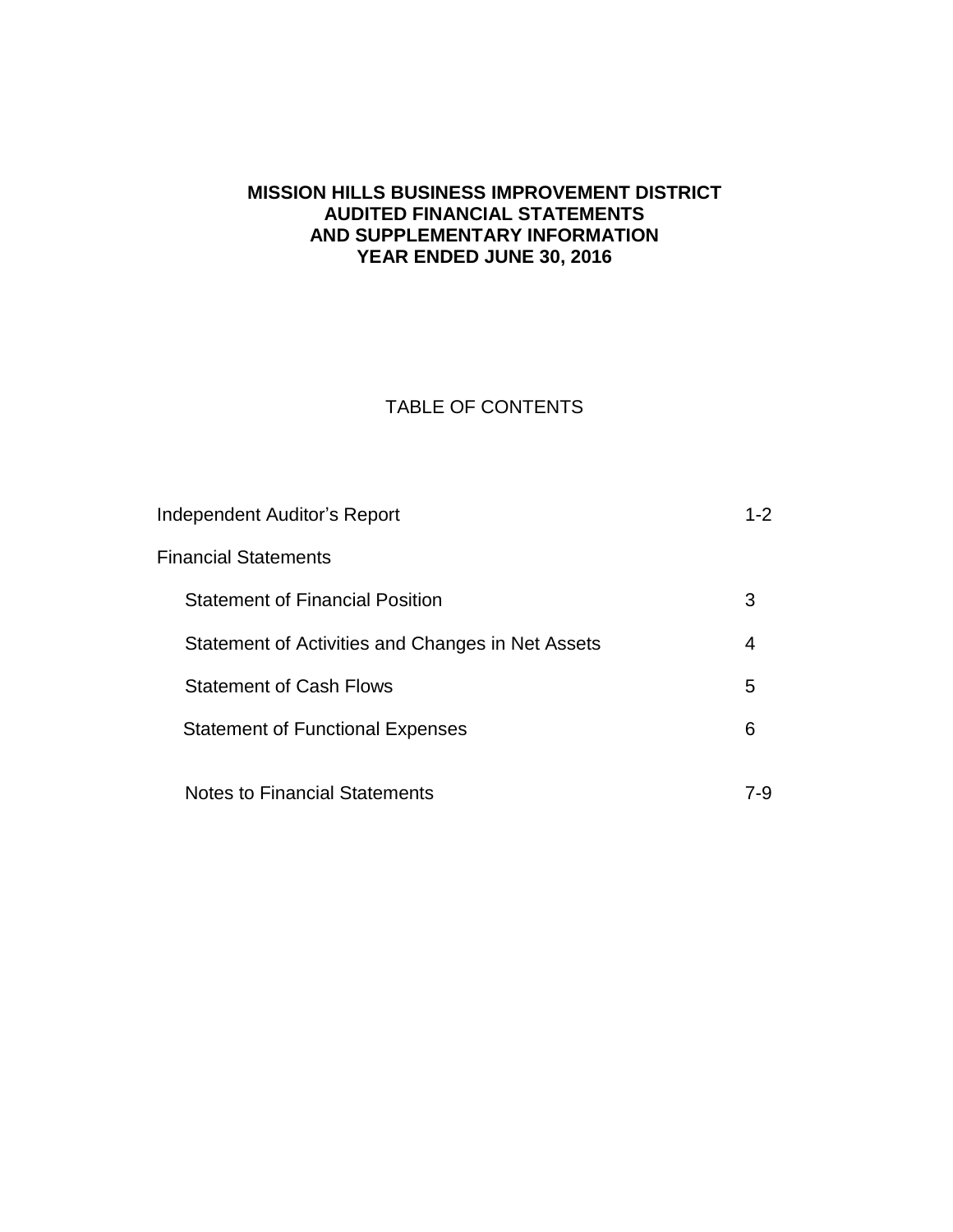# **BECK and COMPANY, CPAs**

#### **INDEPENDENT AUDITOR'S REPORT MISSION HILLS BUSINESS IMPROVEMENT DISTRICT AUDITED FINANCIAL STATEMENTS JUNE 30, 2016**

#### To the Board of Directors **MISSION HILLS BUSINESS IMPROVEMENT DISTRICT**

We have audited the accompanying financial statements of Mission Hills Business Improvement District which comprise the balance sheets as of JUNE 30, 2016 and the related statement of revenues, expenses and changes in fund balances and cash flows for the year then ended, and the related notes to the financial statements.

#### *Management's Responsibility for the Financial Statements*

Management is responsible for the preparation and fair presentation of these financial statements in accordance with accounting principles generally accepted in the United States of America; this includes the design, implementation, and maintenance of internal controls relevant to the preparation and fair presentation of financial statements that are free from material misstatement, whether due to fraud or error.

#### *Auditors Responsibility*

Our responsibility is to express an opinion on these financial statements based on our audit. We conducted our audit in accordance with auditing standards generally accepted in the United States of America. Those standards require that we plan and perform the audit to obtain reasonable assurance about whether the financial statements are free of material misstatement.

An audit involves performing procedures to obtain audit evidence about the amounts and disclosures in the financial statements. The procedures selected depend on the auditor's judgment, including the assessment of the risks of material misstatement of the financial statements, whether due to fraud or error. In making those risk assessments, the auditor considers internal control relevant to the entity's preparation and fair presentation of the financial statements in order to design audit procedures that are appropriate in the circumstances, but not for the purpose of expressing an opinion on the effectiveness of the entity's internal control. Accordingly, we express no such opinion. An audit also includes evaluating the appropriateness of accounting policies used and the reasonableness of significant accounting estimates made by management, as well as evaluating the overall presentation of the financial statements.

We believe that the audit evidence we have obtained is sufficient and appropriate to provide a basis for our audit opinion.

#### *Opinion*

In our opinion, the financial statements referred to above present fairly, in all material respects, the financial position of Mission Hills Business Improvement District as of JUNE 30, 2016, and the results of its operations and its cash flows for the years then ended in conformity with accounting principles generally accepted in the United States of America.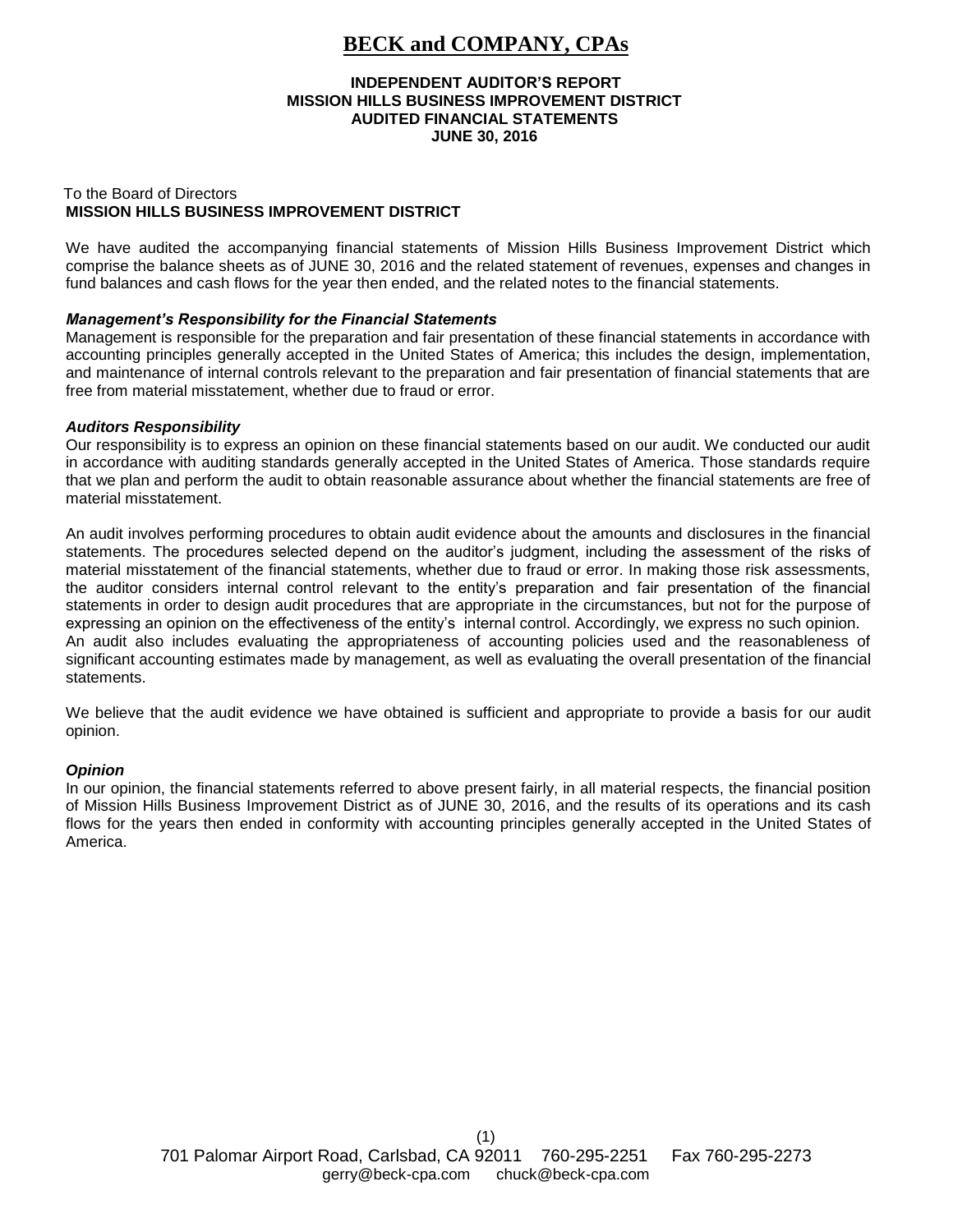### **MISSION HILLS BUSINESS IMPROVEMENT DISTRICT**

Auditor's Report (cont.)

#### *Report on Summarized Comparative Information*

The prior year summarized comparative information has been derived from the June 30, 2015 financial statements, which were audited by other accountants, and is consistent, in all material respects, with the audited financial statements from which it has been derived. Their report dated November 24, 2015 stated that "In [their] opinion, the financial statements referred to above present fairly, in all material respects, the financial position of Mission Hills Business Improvement District as of June 30, 2015 and 2014, and the changes in its net assets, and its cash flows for the years then ended in conformity with accounting principles generally accepted in the United States of America".

Juhru F. Bec/

Charles F. Beck, CPA

*Beck and Company, CPA's, Inc.*  October 3, 2016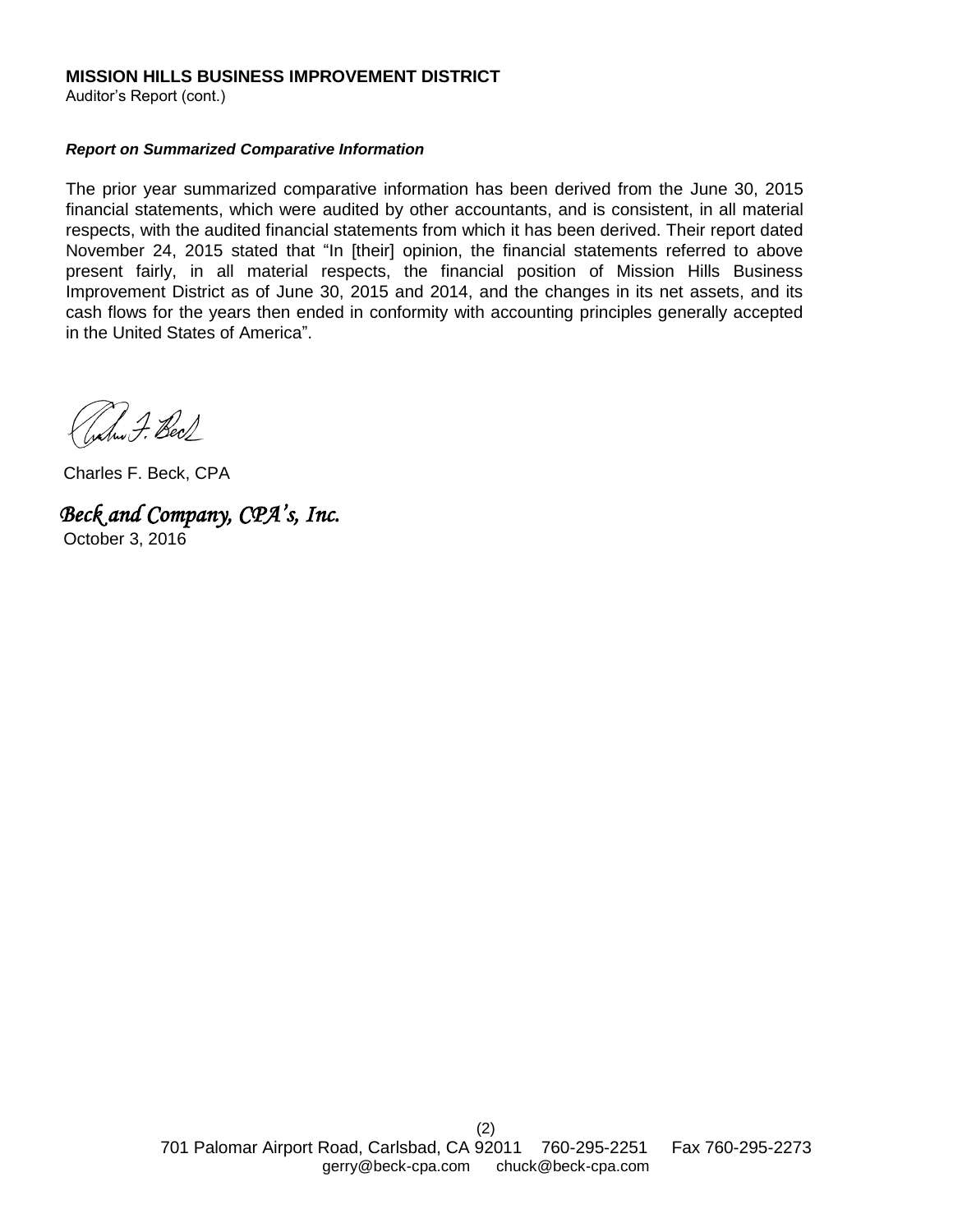# **MISSION HILLS BUSINESS IMPROVEMENT DISTRICT BALANCE SHEET JUNE 30, 2016 (With Comparative Totals for 06/30/2015)**

|                                                                                                       | 2016 |                                 |                              | 2015       |  |  |
|-------------------------------------------------------------------------------------------------------|------|---------------------------------|------------------------------|------------|--|--|
|                                                                                                       |      | <b>Operating</b><br><b>Fund</b> | <b>Total</b><br><b>Funds</b> |            |  |  |
| <u>ASSETS:</u>                                                                                        |      |                                 |                              |            |  |  |
| Cash                                                                                                  | \$   | 1,671                           | \$                           | 13,147     |  |  |
| <b>Accounts Receivable</b>                                                                            |      | 1,856                           |                              | 3,247      |  |  |
| <b>TOTAL ASSETS</b>                                                                                   | \$   | 3,527                           | \$                           | 16,394     |  |  |
| <b>LIABILITIES:</b><br><b>Accounts Payable</b><br><b>Accrued Expenses</b><br><b>TOTAL LIABILITIES</b> | \$   | 2,256<br>3,200<br>5,456         | \$                           | 453<br>453 |  |  |
|                                                                                                       |      |                                 |                              |            |  |  |
| <b>NET ASSETS</b>                                                                                     |      | (1,928)                         |                              | 15,941     |  |  |
| <b>TOTAL LIABILITIES AND</b><br><b>NET ASSETS</b>                                                     | \$   | 3,527                           | \$                           | 16,394     |  |  |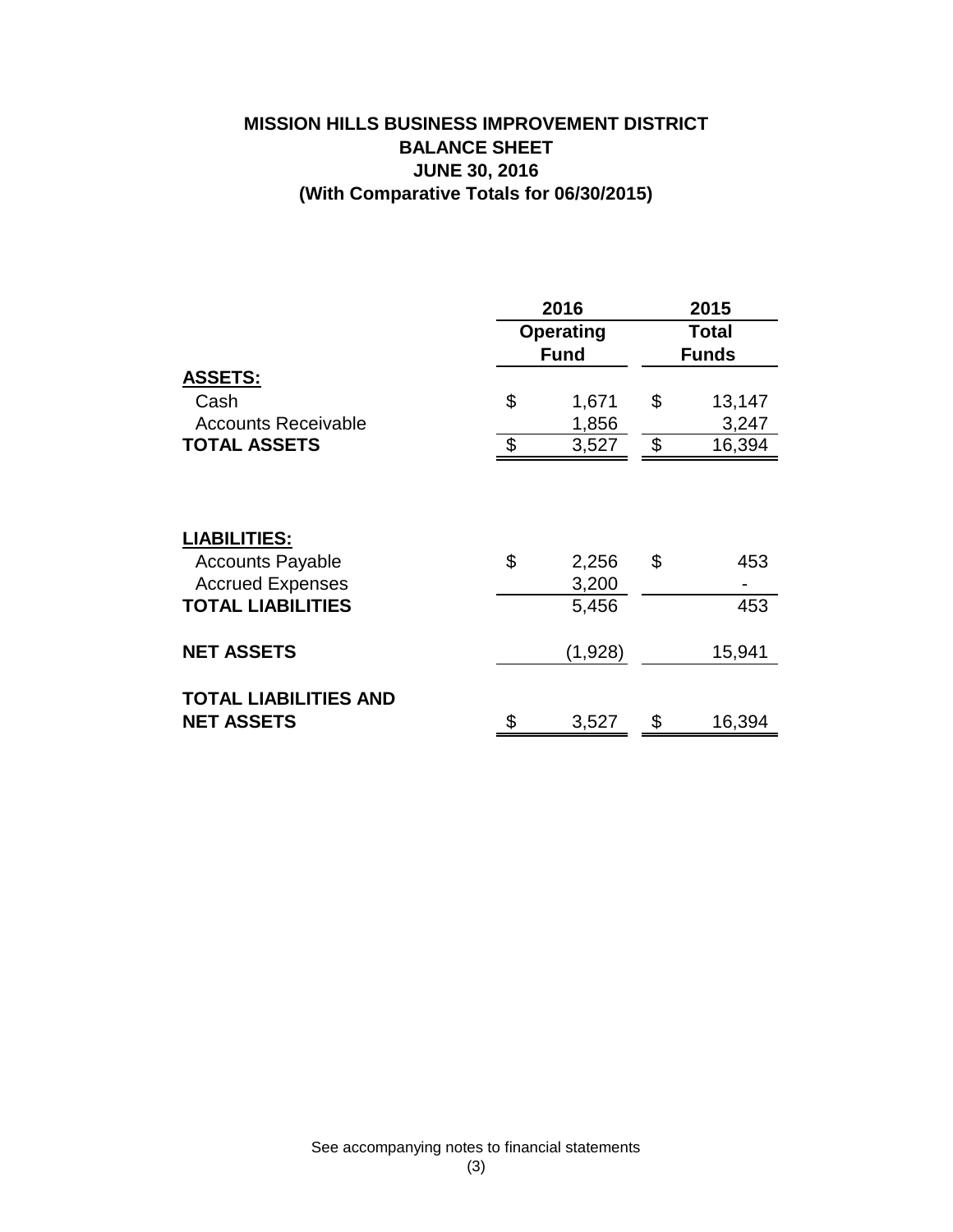# **MISSION HILLS BUSINESS IMPROVEMENT DISTRICT STATEMENT OF REVENUES, EXPENSES, AND CHANGES IN FUND BALANCES YEAR ENDED JUNE 30, 2016 (With Comparative Totals for 06/30/2015)**

|                                          | 2016             | 2015<br><b>Total</b><br><b>Funds</b> |         |  |
|------------------------------------------|------------------|--------------------------------------|---------|--|
|                                          | <b>Operating</b> |                                      |         |  |
|                                          | <b>Fund</b>      |                                      |         |  |
| <b>REVENUES</b>                          |                  |                                      |         |  |
| <b>B.I.D. Reimbursement</b>              | \$<br>34,662     | \$                                   | 38,455  |  |
| <b>SBEP Management Grant</b>             | 21,980           |                                      | 19,917  |  |
| <b>Other Grants</b>                      | 3,000            |                                      | 2,997   |  |
| <b>Special Events</b>                    | 12,200           |                                      | 11,260  |  |
| <b>Other Revenue</b>                     | 8,931            |                                      | 6,049   |  |
| <b>TOTAL REVENUES</b>                    | 80,773           |                                      | 78,678  |  |
| <b>EXPENSES</b>                          |                  |                                      |         |  |
| <b>Program Services</b>                  | 78,703           |                                      | 70,567  |  |
| <b>General and Management</b>            | 19,939           |                                      | 17,615  |  |
| <b>TOTAL EXPENSES</b>                    | 98,642           |                                      | 88,182  |  |
| <b>INCREASE (DECREASE) IN NET ASSETS</b> | (17, 869)        |                                      | (9,504) |  |
| <b>NET ASSETS, BEGINNING OF YEAR</b>     | 15,941           |                                      | 25,445  |  |
| <b>NET ASSETS, END OF YEAR</b>           | \$<br>(1,928)    | \$                                   | 15,941  |  |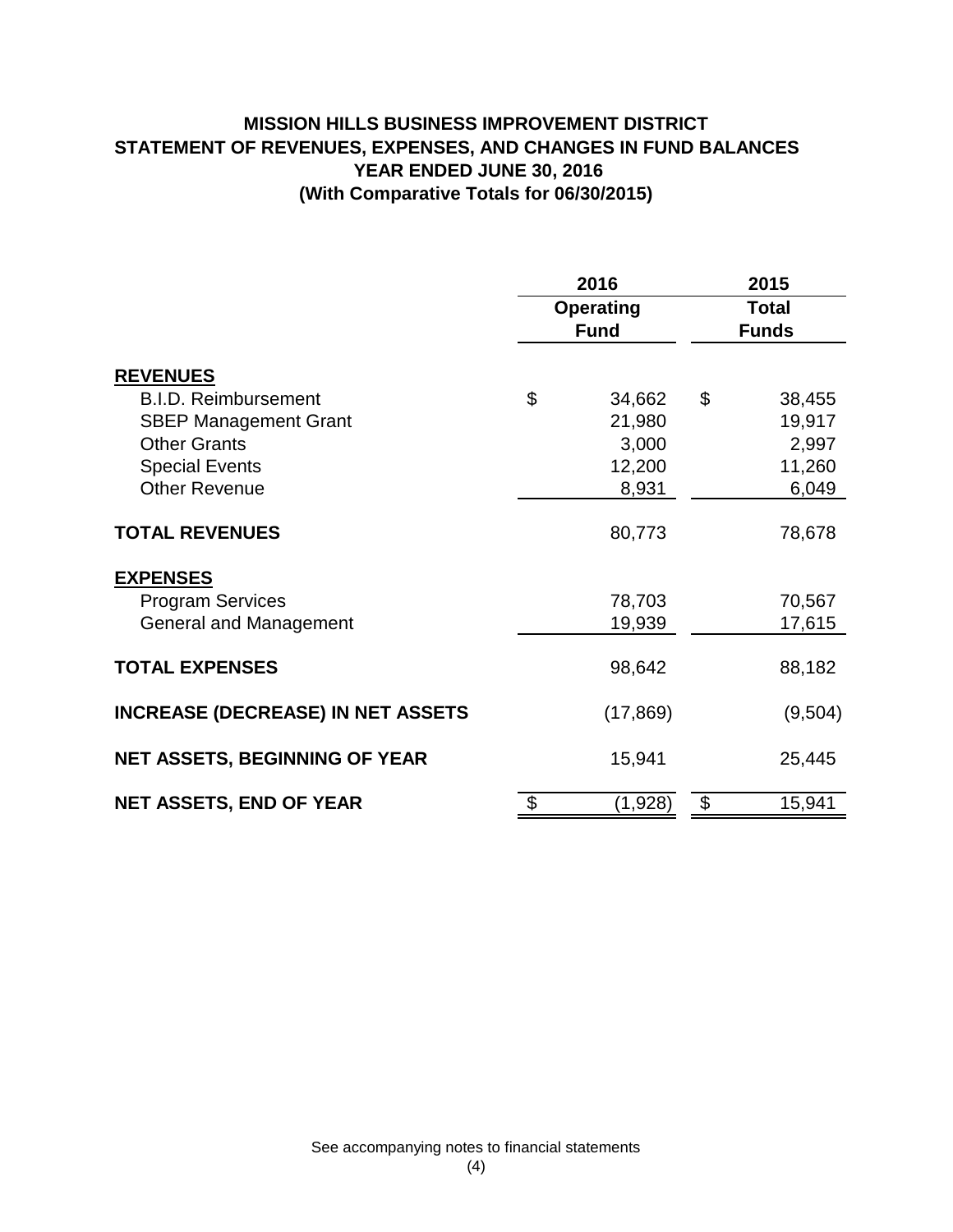# **MISSION HILLS BUSINESS IMPROVEMENT DISTRICT STATEMENT OF CASH FLOWS YEAR ENDED JUNE 30, 2016 (With Comparative Totals for 06/30/2015)**

|                                                                                                                                                 | 2016                            |                | 2015                         |         |
|-------------------------------------------------------------------------------------------------------------------------------------------------|---------------------------------|----------------|------------------------------|---------|
|                                                                                                                                                 | <b>Operating</b><br><b>Fund</b> |                | <b>Total</b><br><b>Funds</b> |         |
| <b>CASH FLOWS FROM OPERATING ACTIVITIES</b>                                                                                                     |                                 |                |                              |         |
| Increase/(Decrease) in Unrestricted Net Assets<br>Adjustments to reconcile Change in Net Assets to<br>Net Cash Provided by Operating Activities | \$                              | (17, 869)      | \$                           | (9,504) |
| (Increase) decrease in:<br><b>Assessments Receivable</b><br>Increase (decrease) in:                                                             |                                 | 1,391          |                              | 19,664  |
| <b>Accounts Payable</b><br><b>Accrued Expenses</b>                                                                                              |                                 | 1,803<br>3,200 |                              | 453     |
| <b>Total Adjustments</b>                                                                                                                        |                                 | 6,394          |                              | 20,117  |
| NET CASH PROVIDED (USED) BY<br><b>OPERATING ACTIVITIES</b>                                                                                      |                                 | (11, 475)      |                              | 10,613  |
| CASH FLOWS FROM INVESTING ACTIVITIES<br><b>CASH FLOWS FROM FINANCING ACTIVITIES</b><br>Sub Total                                                |                                 | (11, 476)      |                              |         |
| NET INCREASE (DECREASE) IN CASH                                                                                                                 |                                 | (11, 476)      |                              | 10,613  |
| CASH AT BEGINNING OF YEAR                                                                                                                       |                                 | 13,147         |                              | 2,534   |
| CASH AT END OF YEAR                                                                                                                             | \$                              | 1,671          | \$                           | 13,147  |
| SUPPLEMENTAL DISCLOSURE<br>Income taxes paid                                                                                                    | \$                              |                | \$                           |         |

See accompanying notes to financial statements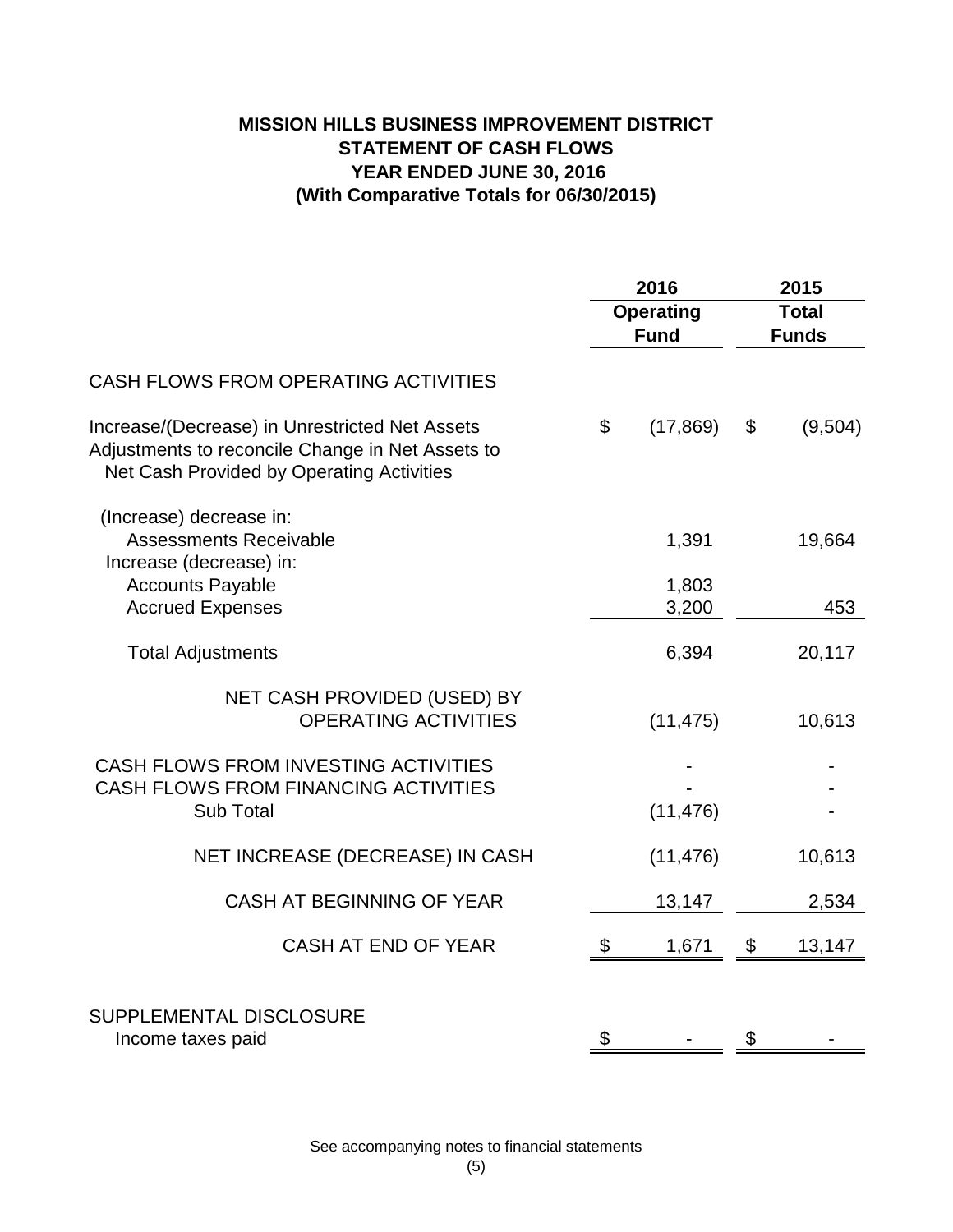## **MISSION HILLS BUSINESS IMPROVEMENT DISTRICT STATEMENT OF FUNCTIONAL EXPENSES YEAR ENDED JUNE 30, 2016**

|                                  | 2016    |        |            |        |       |        |
|----------------------------------|---------|--------|------------|--------|-------|--------|
|                                  | Program |        | Management |        | Total |        |
| <b>EXPENSES CATEGORY:</b>        |         |        |            |        |       |        |
| Accounting/Audit                 | \$      | 3,365  | \$         | 3,365  | \$    | 6,730  |
| <b>Annual Meeting</b>            |         | 284    |            | 71     |       | 355    |
| Bank/Finance Charges             |         | 128    |            | 32     |       | 160    |
| Miscellaneous                    |         |        |            | 10     |       | 10     |
| Design                           |         | 1,520  |            |        |       | 1,520  |
| Dues & Subscriptions             |         | 400    |            | 100    |       | 500    |
| Insurance - Liability & D & O    |         | 1,991  |            | 498    |       | 2,489  |
| Meetings/Parking                 |         |        |            | 10     |       | 10     |
| Personnel                        |         | 56,417 |            | 14,104 |       | 70,521 |
| Printing & Copying               |         | 33     |            | 8      |       | 41     |
| Promotion/Outreach/Marketing     |         | 507    |            |        |       | 507    |
| Rent                             |         | 4,000  |            | 1,000  |       | 5,000  |
| Special Projects/Events.         |         | 7,377  |            |        |       | 7,377  |
| <b>Supplies</b>                  |         | 218    |            | 55     |       | 273    |
| Technical Assistance.            |         | 1,580  |            | 395    |       | 1,975  |
| Telephone                        |         | 883    |            | 292    |       | 1,175  |
| <b>Total Functional Expenses</b> | S       | 78,703 | \$         | 19,939 | \$    | 98,643 |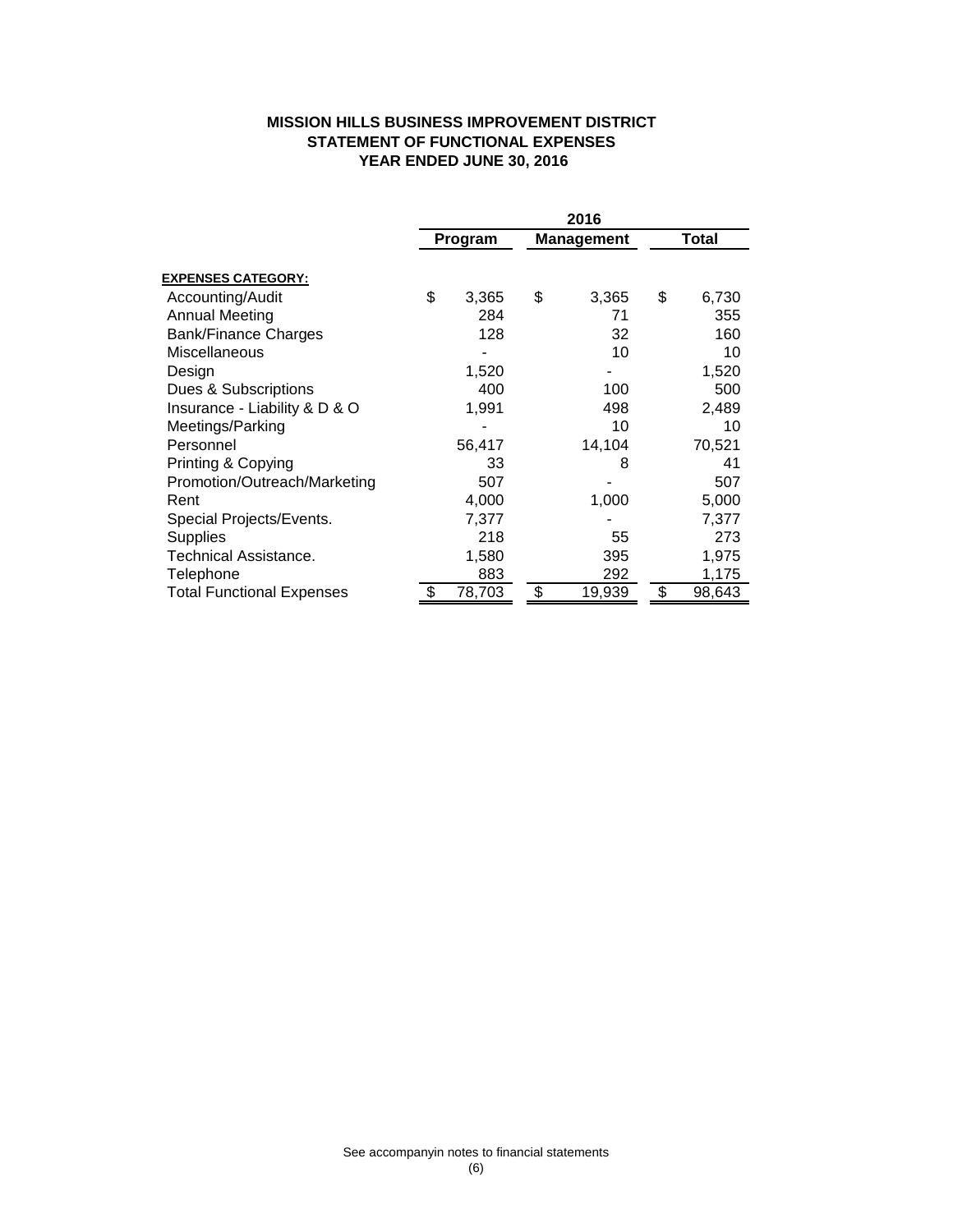### **MISSION HILLS BUSINESS IMPROVEMENT DISTRICT NOTES TO FINANCIAL STATEMENTS JUNE 30, 2016**

## **NOTE 1 – ORGANIZATION**

Mission Hills Business Improvement District ("MHBID") is a non-profit consortium of local businesses organized in 2004 for the purpose of promoting, improving and fostering business conditions in the City of San Diego in the area commonly known as Mission Hills, which established and defined a parking and business improvement area as the Mission Hills Business Improvement District under the provisions of the Parking and Business Improvement Area of Law of 1979 of the State of California and enabling ordinances of the City of San Diego.

# **NOTE 2 – DATE OF MANAGEMENT'S REVIEW**

In preparing the financial statements, the corporation has evaluated events and transactions for potential recognition or disclosure through date of the audit report, which is the date that the financial statements were available to be issued.

# **NOTE 3 – SUMMARY OF SIGNIFICANT ACCOUNTING POLICIES**

### Financial Statements and Fund Accounting

The accompanying financial statements are prepared on the accrual basis of accounting in accordance with Generally Accepted Accounting Principles (GAAP). To ensure observance of any limitations and restrictions placed on the use of resources available to MHBID, the corporation's books of accounts are maintained in accordance with the principles of fund accounting. These are the procedures by which resources for various purposes are classified for accounting and reporting purposes into funds established according to their nature and purpose. Separate accounts are maintained for each fund in accordance with Statement of Financial Accounting Standards (SFAS) No. 117, "Financial Statements of Not-for-Profit Organizations." The corporation also presents a statement of cash flows. For the year ending JUNE 30, 2016 there are no restricted funds.

#### Support, Contributions, and Grant Revenue

All Support, Contributions, and Grant(s) revenue are considered to be available for unrestricted use unless specifically restricted by the donor. For Contributions the corporation complies with SFAS No. 116 "Accounting for Contributions Received and Contributions Made." Under SFAS No.116 contributions are defined as an unconditional transfer of cash or other asset(s) to an entity, or a settlement or cancellation of it's liabilities in a voluntary non-reciprocal transfer. Generally contributions received are recognized as revenues in the period received at fair market value. In situations where contributions are restricted or conditional upon the corporation incurring certain qualifying expenses such contributions become unrestricted or unconditional upon the expense being incurred. Accordingly these revenues and costs are recognized when incurred. For the year ending June 30, 2016 the corporation recognized monthly income per monthly requests for reimbursement of approved expenses incurred in the period pursuant to the terms of the contract with the City of San Diego.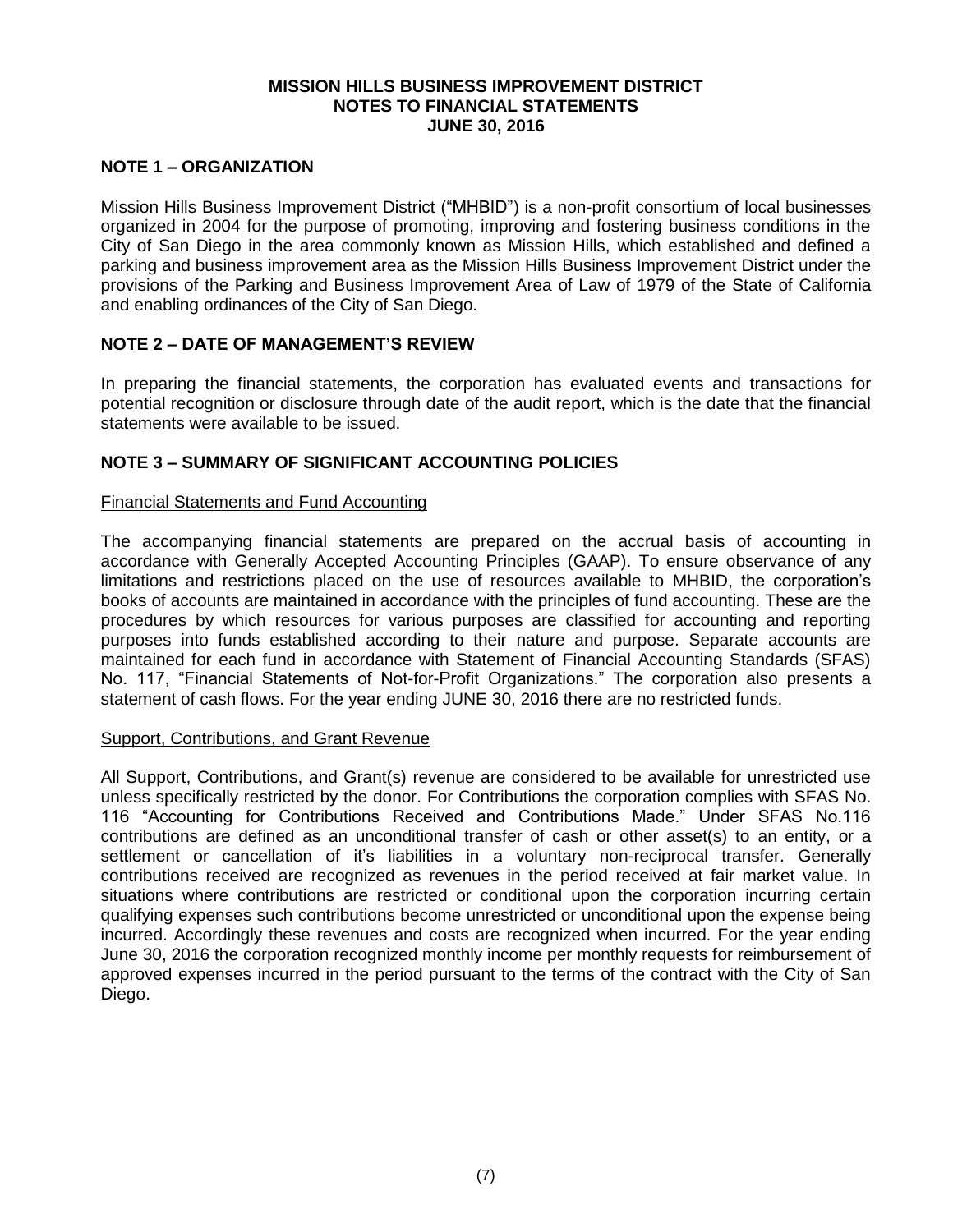### **MISSION HILLS BUSINESS IMPROVEMENT DISTRICT NOTES TO FINANCIAL STATEMENTS JUNE 30, 2016**

## **NOTE 3 – SUMMARY OF SIGNIFICANT ACCOUNTING POLICIES (Continued)**

The corporation reports grants, contracts, and gifts as temporarily restricted if they are received with stipulations that limit the timing and/or use of the assets. When a restriction expires either due to time and or the stipulation is met, temporarily restricted net assets are reclassified to unrestricted net assets and reported in the statement of activities as net assets released from restrictions. However as permitted under SFAS No. 116 the corporation follows the practice of recording as unrestricted income all contributions and grants where restrictions lapse in the same fiscal year in which they are received. For the year ended June 30, 2016 MHBID did not have any restricted funds.

### **Estimates**

The preparation of financial statements in conformity with generally accepted accounting principles may require management to make estimates and assumptions that affect the reported amounts of assets and liabilities as of the date of the financial statements and the reported amounts of revenues and expenses during the reporting period. Actual results may differ from those estimates and assumptions, if made.

### Economic Concentrations

The corporation's operations are conducted solely in San Diego, California. During the year ended JUNE 30, 2016 the corporation received some significant contributions from a limited number of sources which are an Economic Concentration. The corporation depends on contributions and donations from both public and private funding sources. Based on the strength of its balance sheet and the historical commitment from governmental agencies the corporation does not see any risk in this Economic Concentration.

# **NOTE 4 – COMMITMENTS AND CONTINGENCIES**

The corporation receives substantial funding from government agencies which may be restricted under the terms of the related funding agreements. When restricted, expenditures are charged against these restricted funds and are subject to audit by the funding agencies. It is possible future audits will result in expenditure disallowances: however, based on their knowledge of the funding agencies and the fact that no material cost disallowances have occurred in the past, management believes that any such disallowances will not be material.

## **NOTE 5 – INCOME TAXES**

The corporation qualifies for exemption from income taxes under Federal and State Revenue codes. Therefore no tax provision is necessary and has not been provided for in the financial statements. The corporation is subject to taxation on unrelated business income, if any. There was no unrelated business income for the year ended June 30, 2016. Management does not believe that any material uncertain tax position exists.